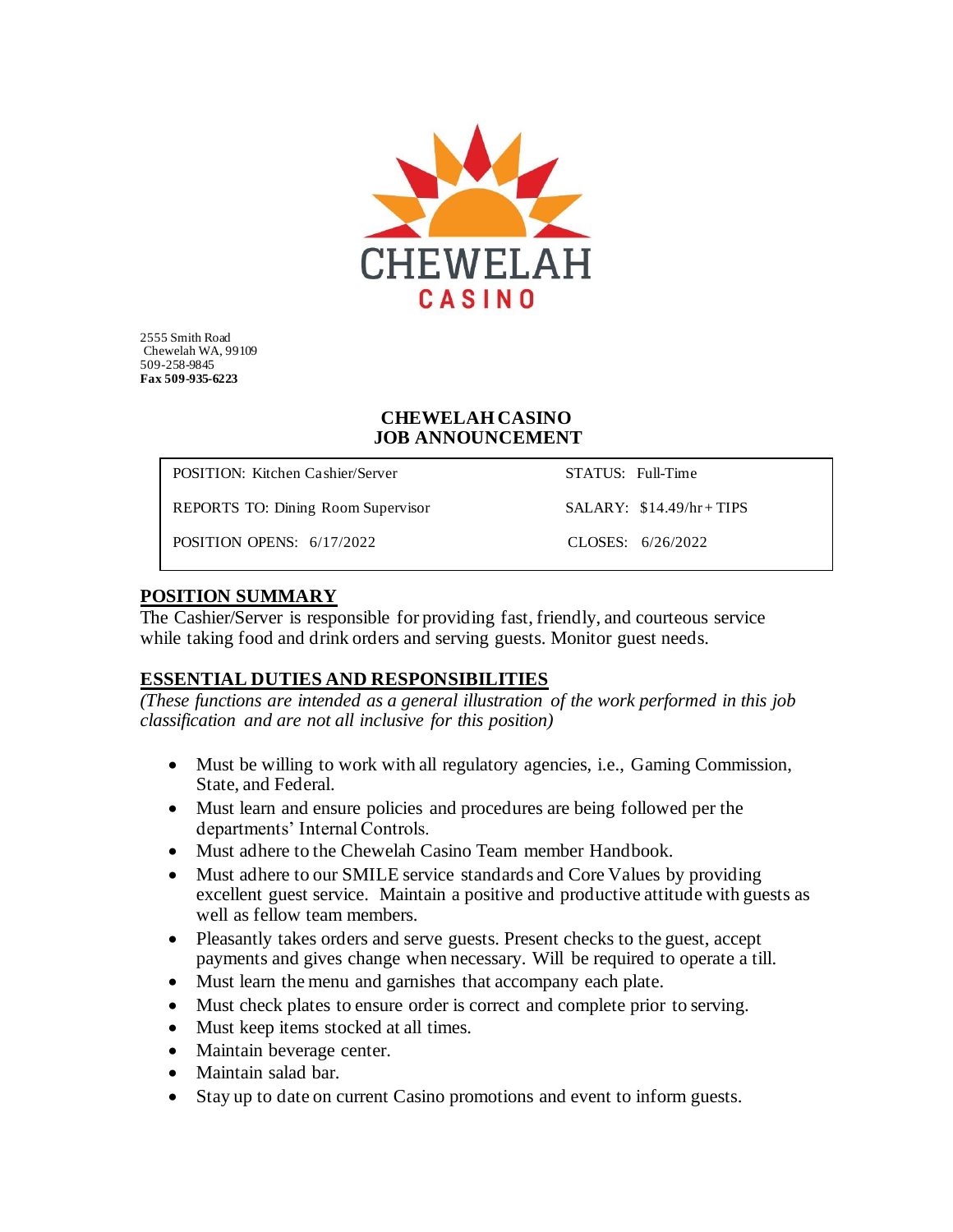- Promote Casino promotions with all guests and prompt new guests to sign-up to our players club.
- Occasionally required to serve alcoholic beverages, assess guests, and follow serving protocol.
- Will be required to clean dining area during slow business hours. Must maintain a clean and orderly work station.
- Buss tables
- Held accountable for the accuracy and thoroughness of departmental records and reports.
- Facilitates the flow of information by attending regularly scheduled departmental meetings.
- Assist in maintaining floor security by notifying Management and Security of suspicious activity.
- Must be able to work shift work, holidays, weekends, and special events.
- Other duties as assigned.

# **GENERAL CONDITIONS**

Must have ability to:

- Communicate effectively with all levels of team members, guests, and outside contacts.
- Work effectively in a fast-paced environment.
- Move around all work areas effectively and efficiently.
- Able to work periodically under conditions of extreme urgency (creating higher levels of job stress).

# **JOB QUALIFICATIONS**

- High school diploma or (GED) preferred. Cash handling experience preferred.
- Excellent guest service skills.
- Ability to be a team player.
- Ability to work independently and use good judgment.
- Good math skills.
- Must obtain a food handlers card within 30 days of employment and keep it current.
- Must obtain a Class 12 servers permit within 30 days and keep it current.

# **PHYSICAL DEMANDS**

The physical demands described here are representative of those that must be met by a team member to successfully perform the essential functions of this job. Reasonable accommodations may be made to enable individuals with disabilities to perform the essential functions.

While performing the duties of this job, the team member is regularly required to talk or hear. The team member is regularly required to stand or walk for long periods of time. The team member is occasionally required to climb or balance; stoop, kneel, crouch, or crawl and taste or smell. The team member is frequently required to lift and carry up to